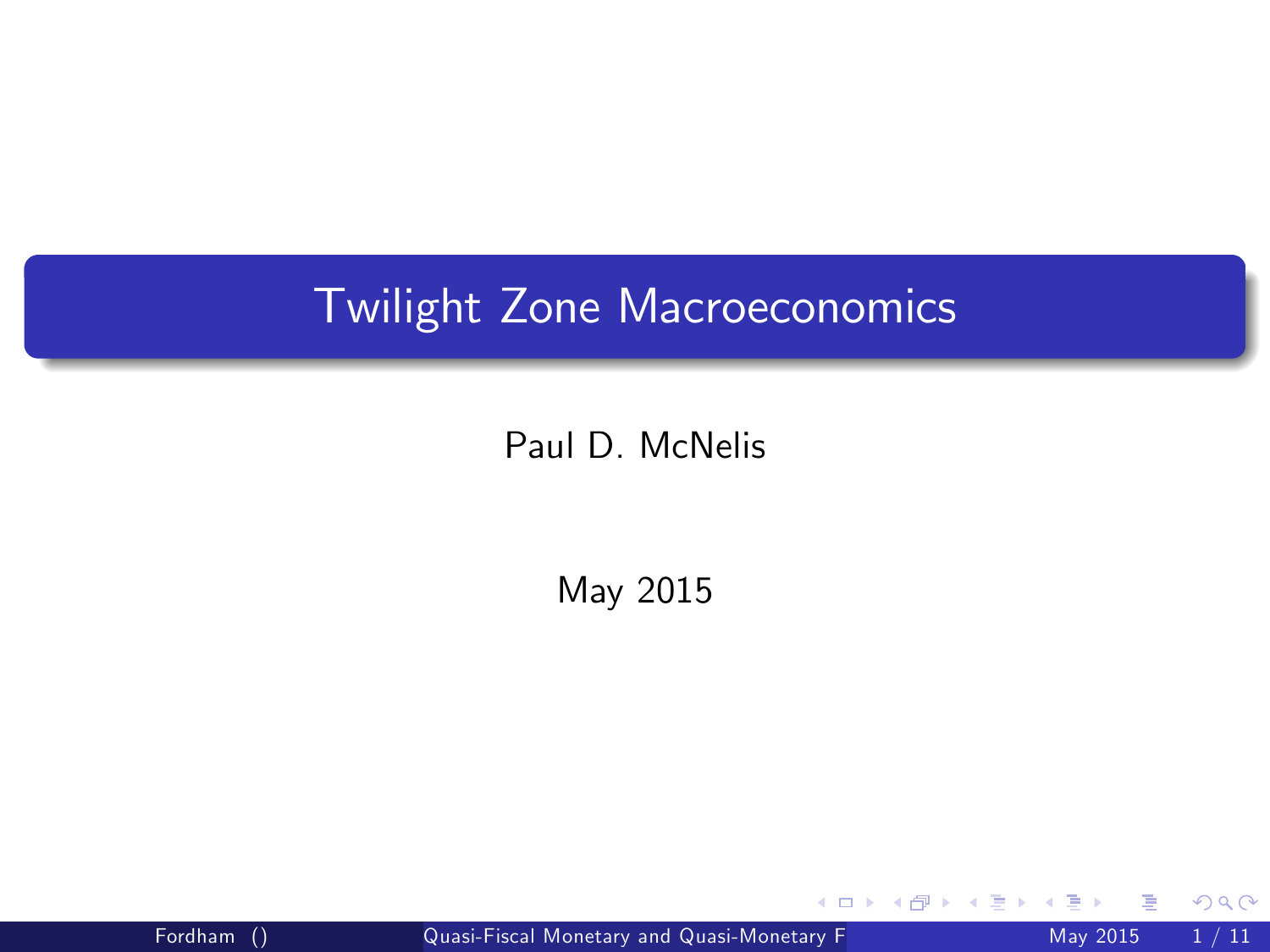- We have entered into a new era of macroeconomics in advanced countries.
- As late as 2006, we were in the Great Moderation
- No more inflation, business cycle had been greatly moderated
- Economists were fighting over who should get credit
	- **FED folks said it was due to astute monetary policy**
	- Others said it was due to technology: beter inventory management due to forecasting
	- Others said it was good luck
	- Still other said it was due to Ronald Reagan and new credibility
- But there were warning: no more CPI inflation but asset price inflation
- Should the FED have burst the bubbles in asset prices and real estate under Greespan?
- <span id="page-1-0"></span>Experience of Japan was a waraning not to burst bubble.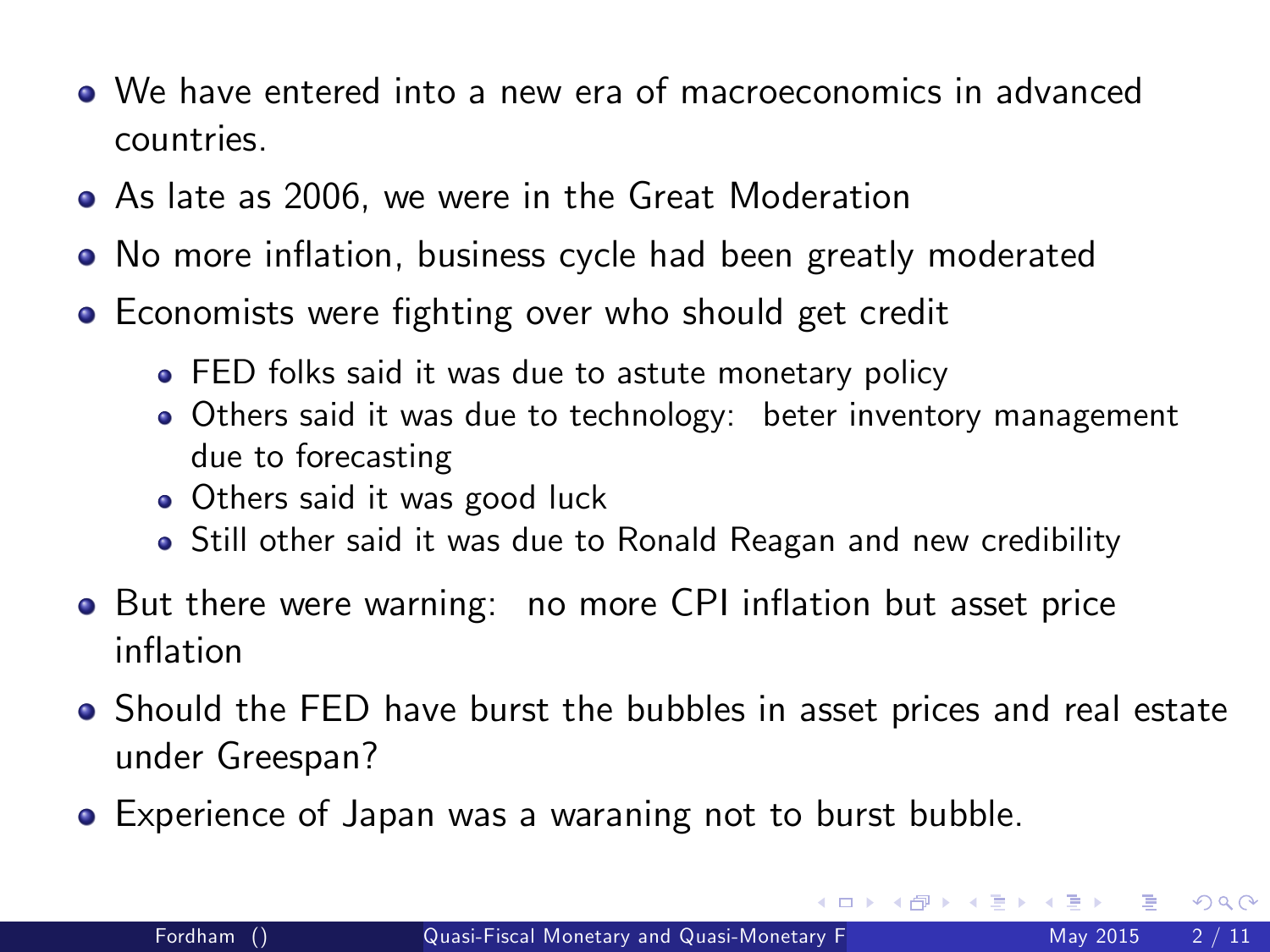Usual way to conduct monetary policy is through interest-rate rule known as the Taylor rule:

normal : 
$$
i_t = (1 - \rho) [i + \kappa^\pi \pi_t + \kappa^\gamma \log(Y_t/Y_t^*)] + \rho i_{t-1}
$$
 (1)

$$
ZLB: i_t = 0; \rho = 0 \tag{2}
$$

$$
1 + i_t = R_{t+1} \frac{E_t P_{t+1}}{P_t}
$$
\n(3)

- **•** Interest rates cannot go below zero.
- What is key is the relation between the real interest rate and the nominal rate.
- Real interest rates can rise if the expected inflation is negative.
- This is nightmare on Elm Street and Friday the 13th all wrapped up into one.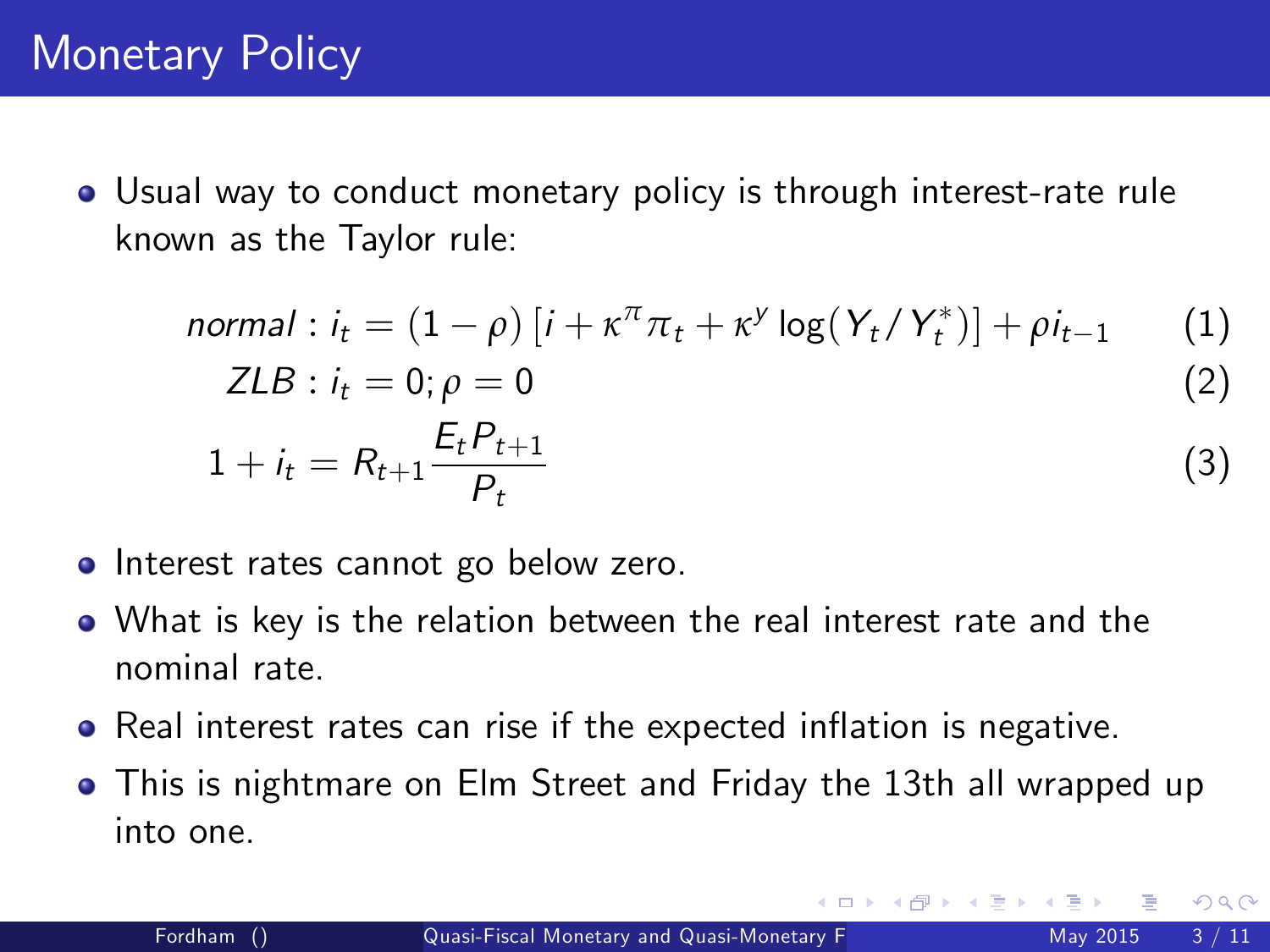Quantitative Easing=Large Scale Asset Purchases=Long Term Repurchase Operations



- Billion here, billion there: soon it adds up to real money
- This is quasi-fiscal monetary policy: FED was buying assets of non-bank Önancial institutions.

Fordham () **Quasi-Fiscal Monetary and Quasi-Monetary F** May 2015 4 / 11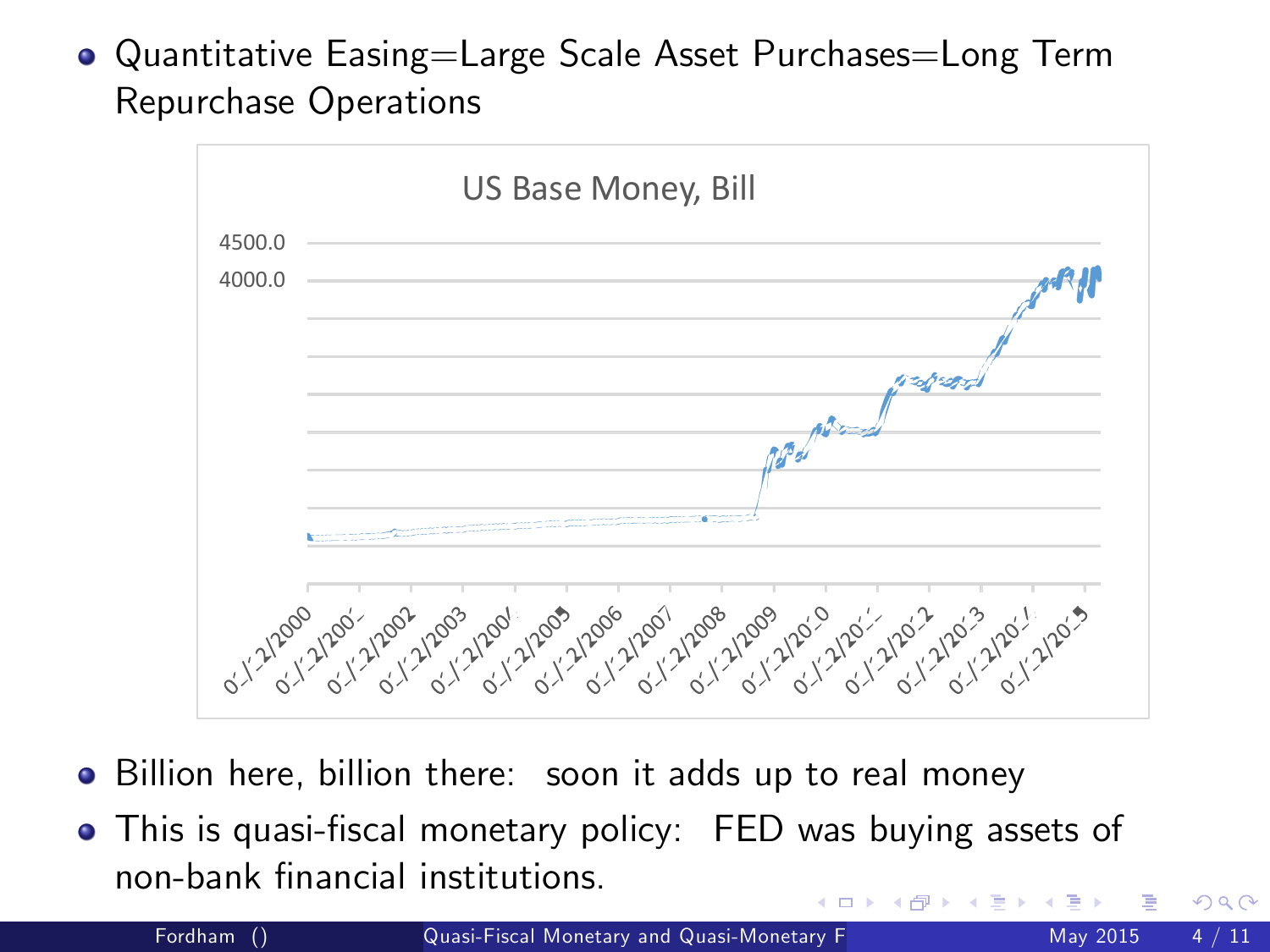- If interest rates are stuck at zero, we can use tax-rate changes on consumpton and income
- These changes affect decisions on consumption and labor supply the same way interest rate changes do.
- Idea is that the tax rate on consumption affects intertemporal trade off between current and future consumption
- Tax rate on labor affects the intratemporal tradeff between work and leisure
- So if tax rates can change, no big deal if interest rates are stuck
- We tried this briefly with "cash for clunckers" in 2009. Did it go far enough?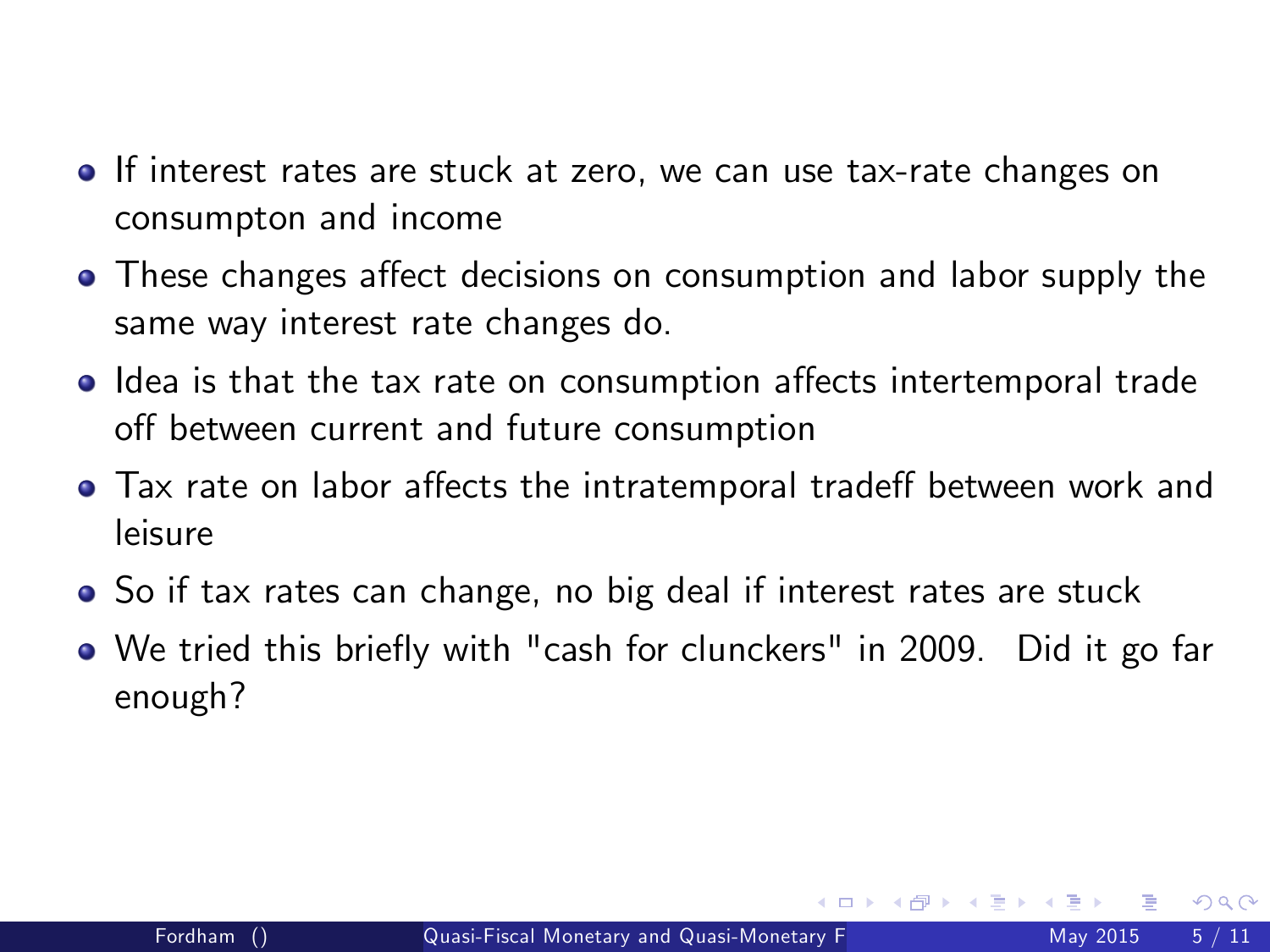• A model with two regimes: one with totally flexible interest rates one with the zero lower bound

4 D F

 $\rightarrow$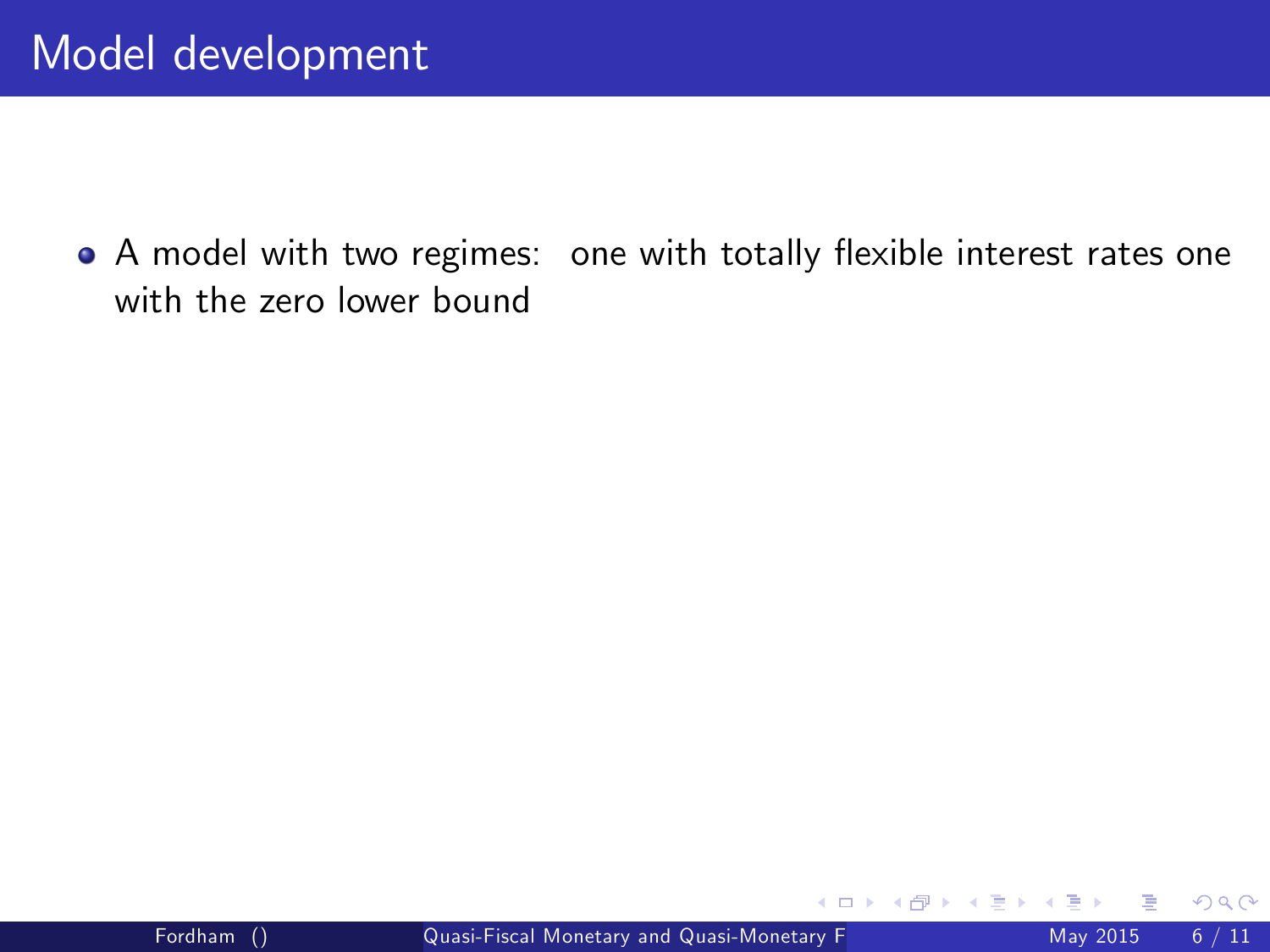- A model with two regimes: one with totally flexible interest rates one with the zero lower bound
- This is a regime-switching model, or a model with occasionally binding constraints.

 $\leftarrow$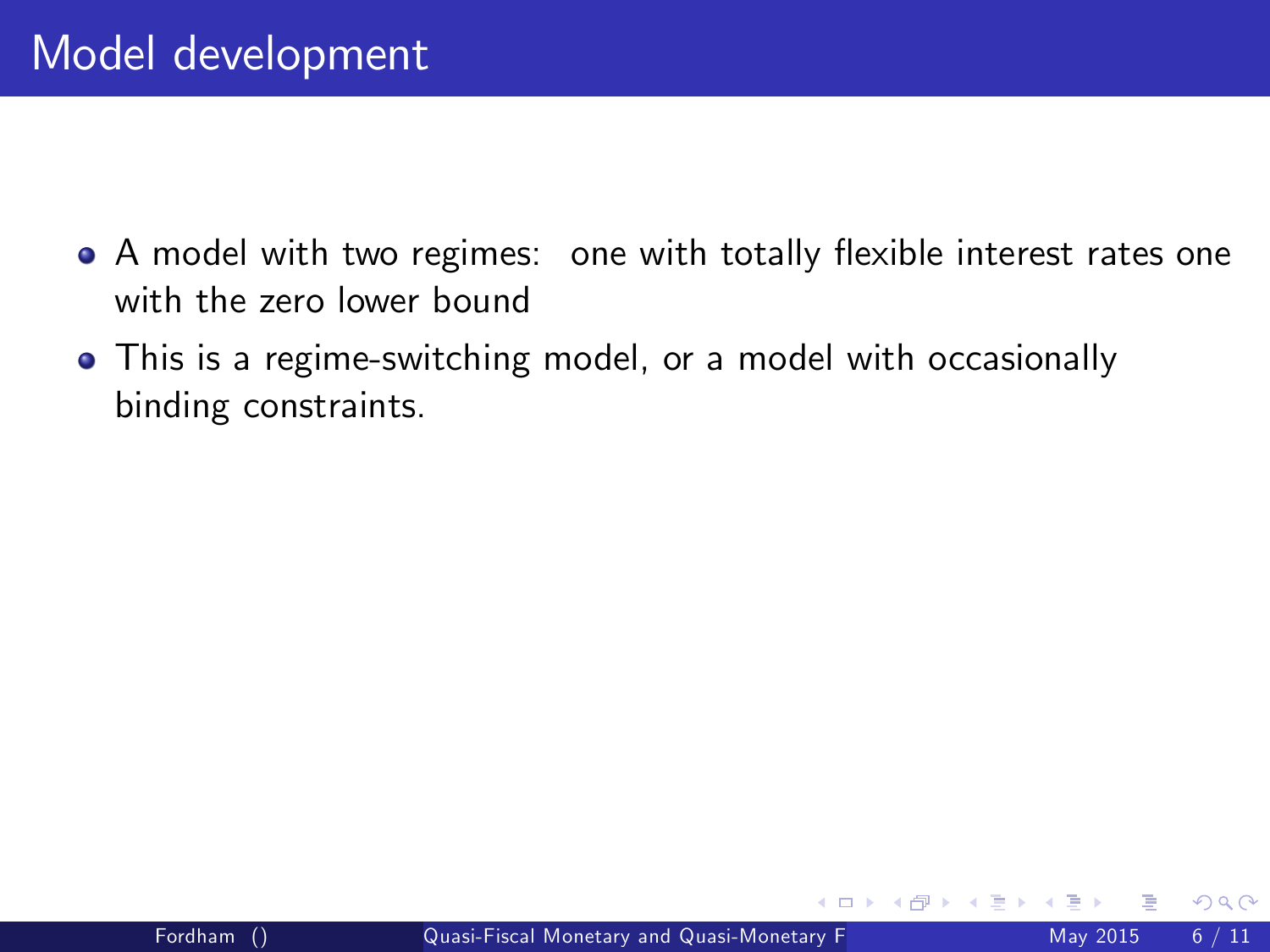- A model with two regimes: one with totally flexible interest rates one with the zero lower bound
- This is a regime-switching model, or a model with occasionally binding constraints.
- **It is also a nonlinear model**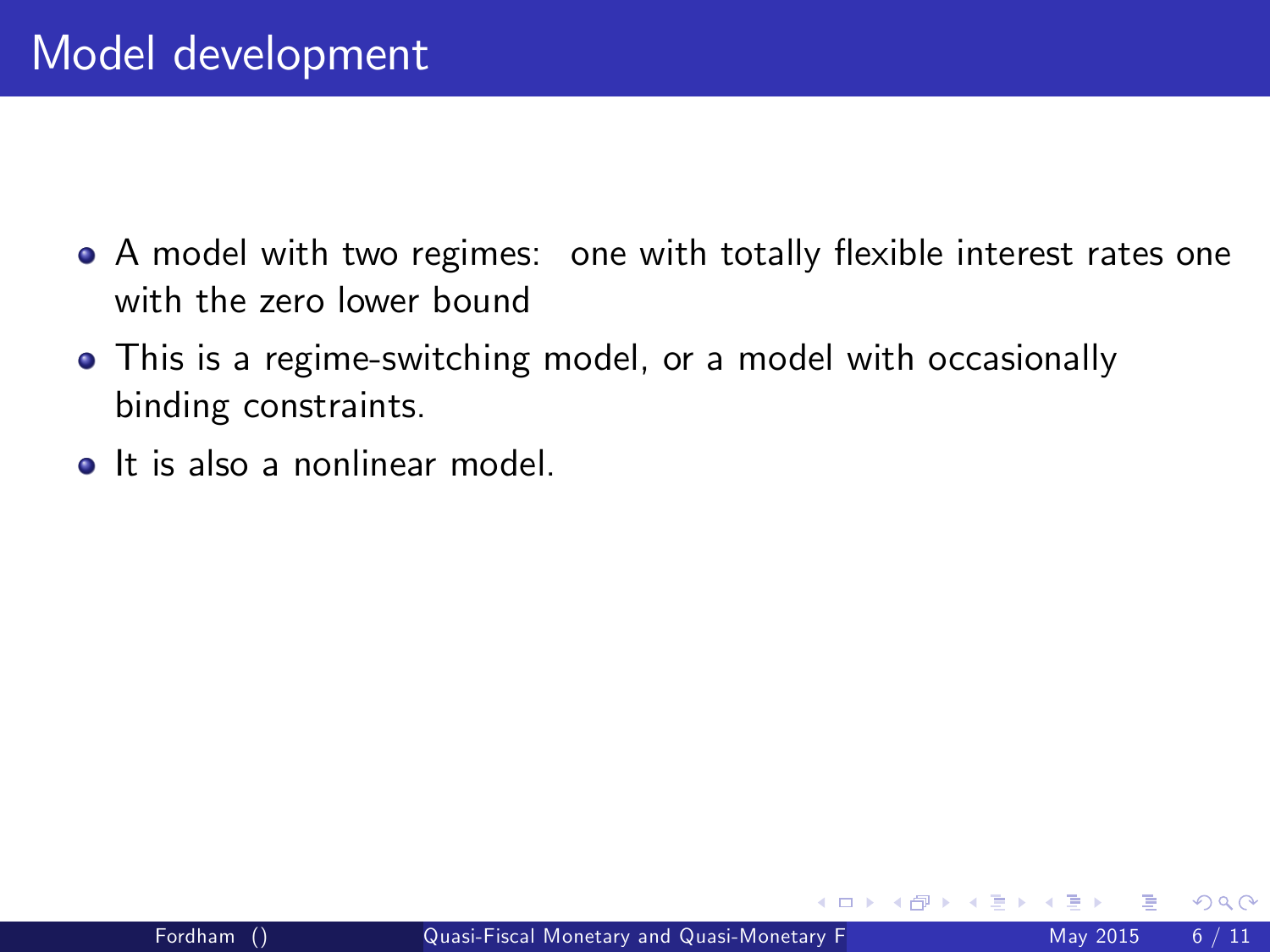- A model with two regimes: one with totally flexible interest rates one with the zero lower bound
- This is a regime-switching model, or a model with occasionally binding constraints.
- **o** It is also a nonlinear model
	- **1** We simulate the model with the swtiching regimes and the one with flexible interest rates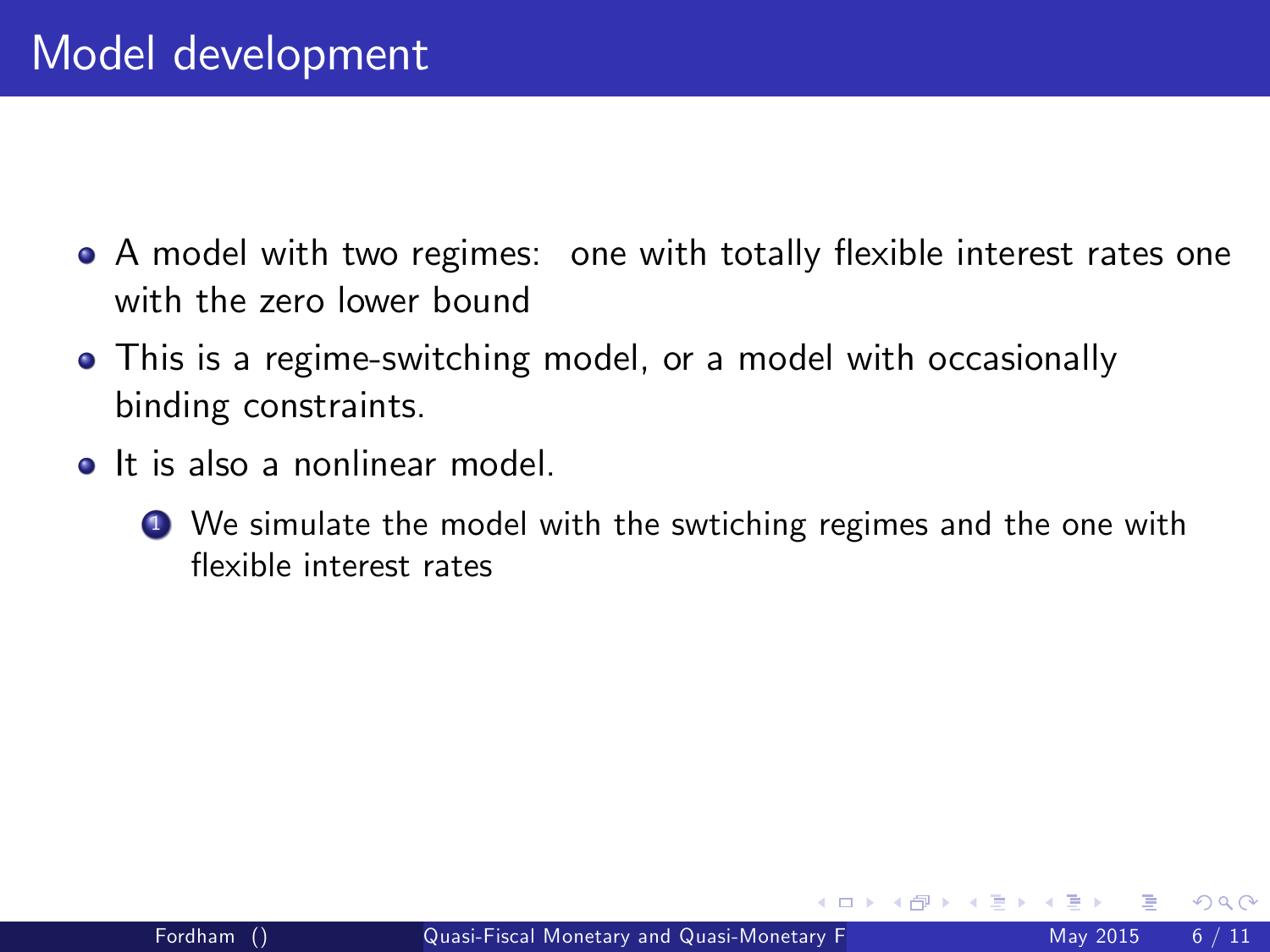- A model with two regimes: one with totally flexible interest rates one with the zero lower bound
- This is a regime-switching model, or a model with occasionally binding constraints.
- **o** It is also a nonlinear model
	- **1** We simulate the model with the swtiching regimes and the one with flexible interest rates
	- 2 We then evaluate the performace with QE policies and with tax rate rules for consumption and labor income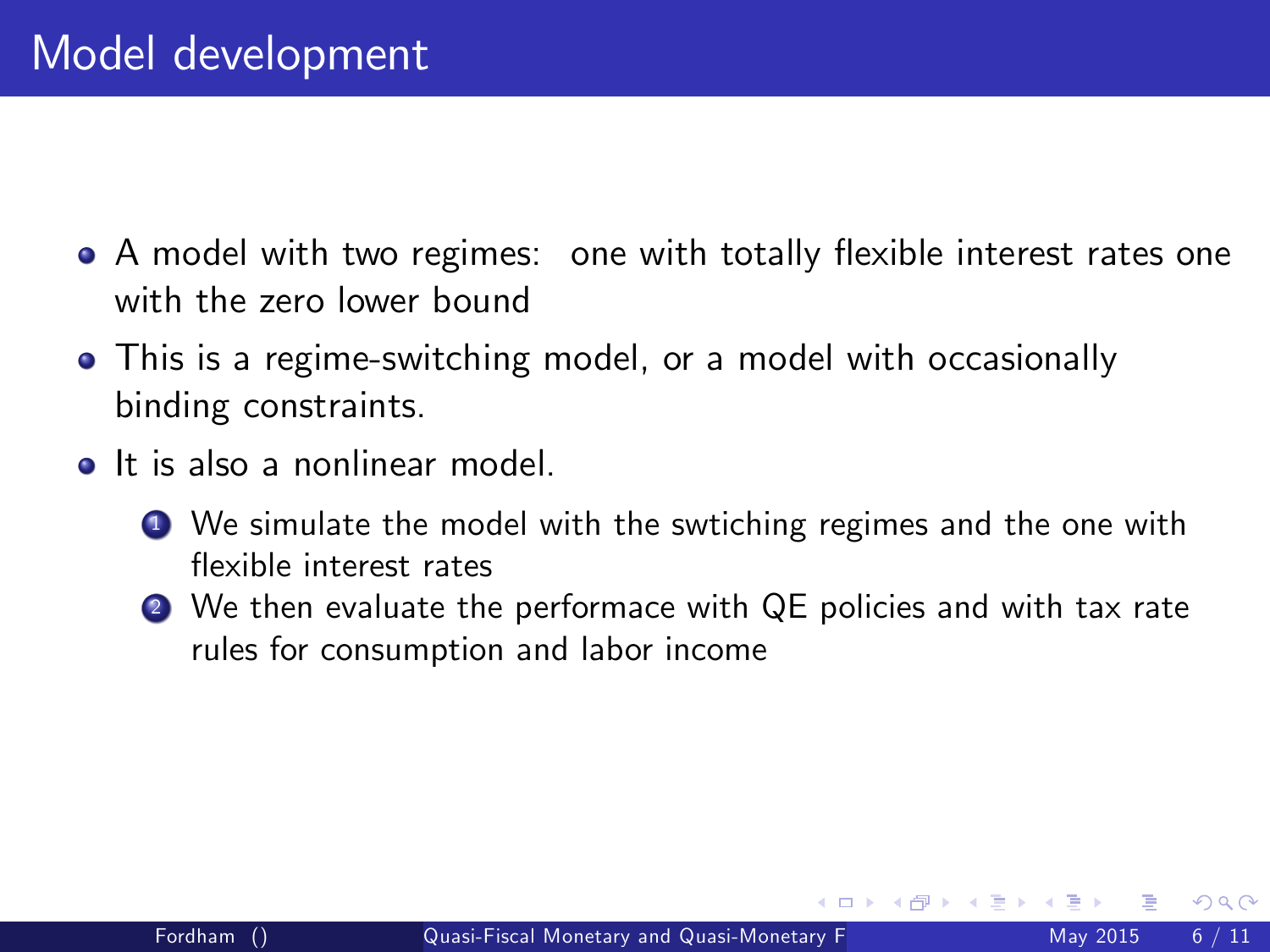- A model with two regimes: one with totally flexible interest rates one with the zero lower bound
- This is a regime-switching model, or a model with occasionally binding constraints.
- <span id="page-10-0"></span>It is also a nonlinear model.
	- **1** We simulate the model with the swtiching regimes and the one with flexible interest rates
	- 2 We then evaluate the performace with QE policies and with tax rate rules for consumption and labor income
	- <sup>3</sup> Model is driven in one case by regurring productivity shocks and in another by recurring financial shocks.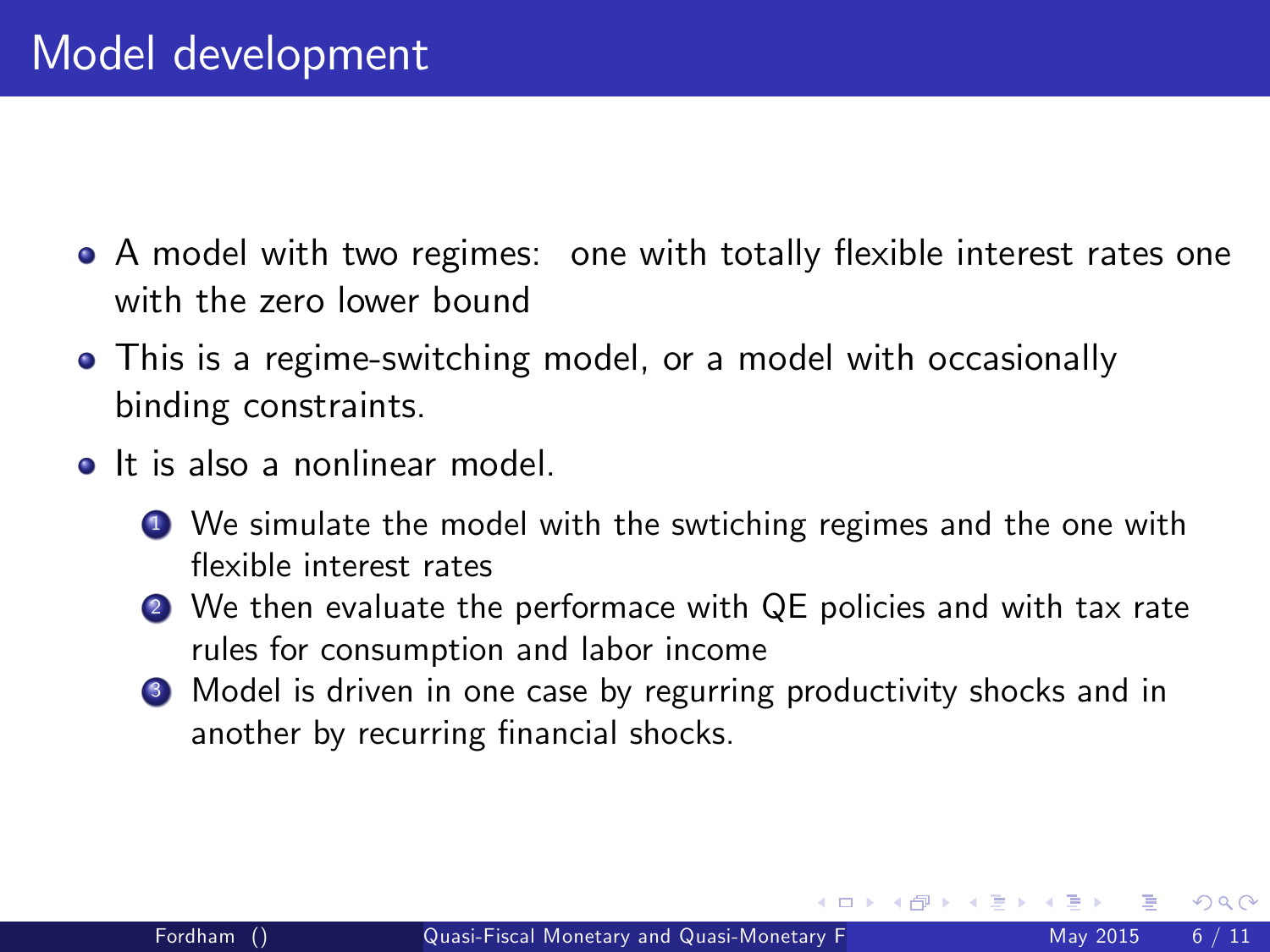- $\bullet$  The model is simulated for recurring shocks and simulated for T= 100,000 periods.
- We then isolate sub-periods when the GDP is two standard deviations below its stochastic mean.
- This then allows us to examine the adjustment of key macroeconomic variables for five years before and five years after the crisis event. In the non-crisis regime, an optimal Taylor rule is operational for the interest rate.
- In the crisis regime, we first examine the case of the zero lower bound with no fiscal or monetary alternatives.
- Then we compare and contrast results for two alternative cases:
- (optimal quantitative easing rule
- (iioptimal rules for the tax rates on consumption and wages.
- Like impulse response paths, the method shows the paths for the different scenarios

The approach has the added advantage that we can also ascertain the frequency/likelihood of crisis compared to norm[al](#page-10-0) t[im](#page-12-0)[e](#page-10-0)[s.](#page-11-0)

<span id="page-11-0"></span> $QQ$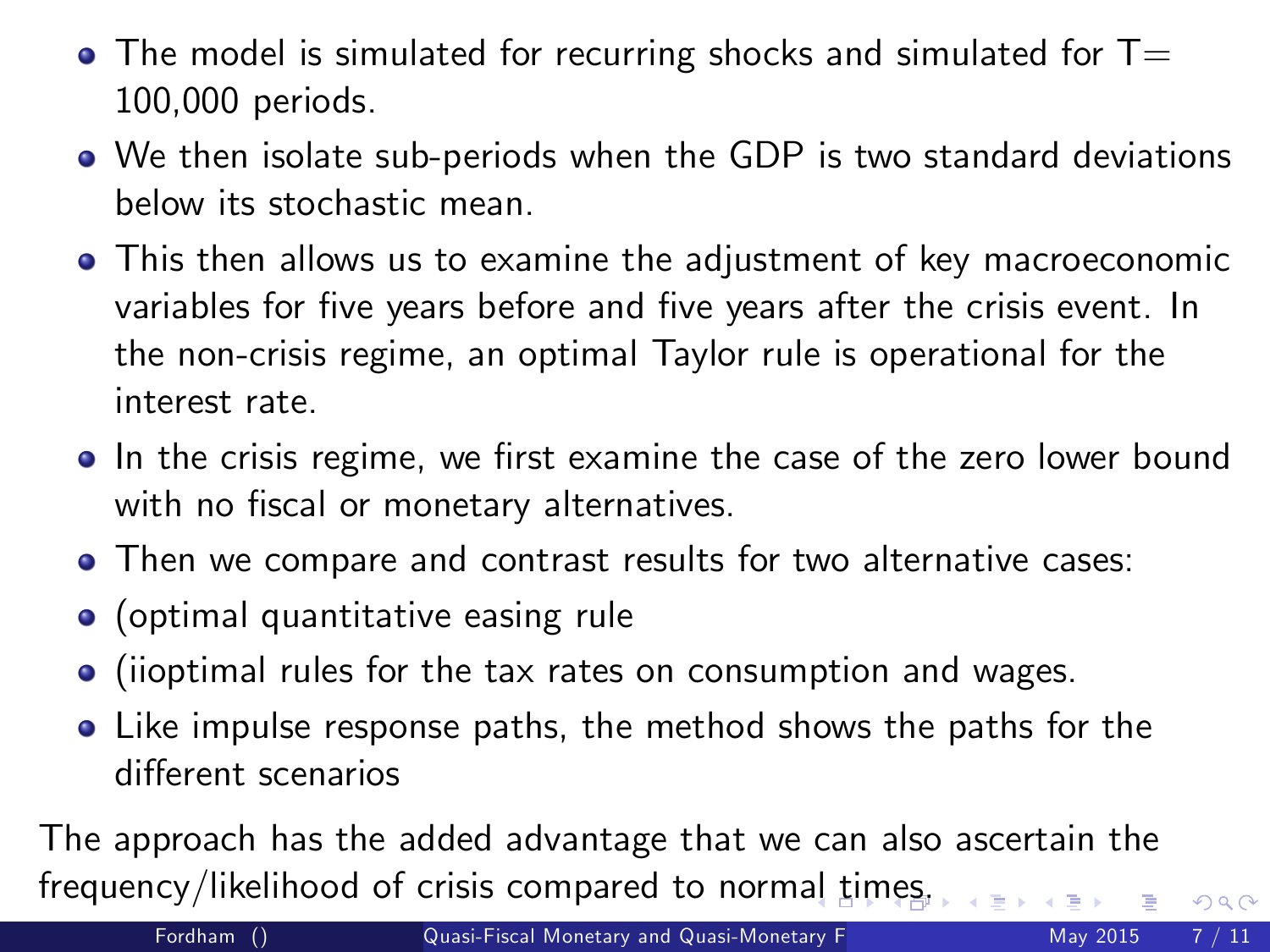| Table 1                                                                 |            |         |            |         |            |         |  |  |  |  |  |
|-------------------------------------------------------------------------|------------|---------|------------|---------|------------|---------|--|--|--|--|--|
| Stochastic Mean and Srd dev (%Y): Simulated Data for Productivity Shock |            |         |            |         |            |         |  |  |  |  |  |
| Variable                                                                | <b>ZLB</b> |         | QE         |         | FR.        |         |  |  |  |  |  |
|                                                                         | Mean       | Std dev | Mean       | Std dev | Mean       | Std dev |  |  |  |  |  |
| Y                                                                       | 0.692      | 1       | 0.708      | 1       | 0.668      | 1       |  |  |  |  |  |
| C                                                                       | 0.434      | 0.762   | 0.434      | 0.736   | 0.447      | 0.148   |  |  |  |  |  |
|                                                                         | 0.080      | 0.453   | 0.082      | 0.371   | 0.078      | 0.088   |  |  |  |  |  |
| W                                                                       | 1.379      | 2.731   | 1.386      | 2.724   | 1.385      | 2.373   |  |  |  |  |  |
| Q                                                                       | 1.000      | 0.474   | 1.000      | 0.312   | 0.999      | 0.526   |  |  |  |  |  |
| П                                                                       | 1.000      | 0.131   | 1.000      | 0.120   | 0.999      | 0.222   |  |  |  |  |  |
| $(R_t^k - R_t)$                                                         | 0.023      | 0.102   | 0.023      | 0.228   | 0.020      | 0.674   |  |  |  |  |  |
| Ν                                                                       | 3.734      | 1.651   | 2.956      | 1.613   | 3.688      | 3.896   |  |  |  |  |  |
| ψ                                                                       |            |         | 0.226      | 0.339   |            |         |  |  |  |  |  |
| G                                                                       | 0.178      |         | 0.193      | 0.057   | 0.144      | 1.066   |  |  |  |  |  |
| $\tau^c$                                                                |            |         |            |         | $-0.011$   | 1.217   |  |  |  |  |  |
| $\tau^w$                                                                |            |         |            |         | $-0.014$   | 1.575   |  |  |  |  |  |
| Welfare                                                                 | $-318.264$ | 45.243  | $-320.422$ | 45.406  | $-313.752$ | 4.562   |  |  |  |  |  |
| % Crisis                                                                | 0.066      |         | 0.040      |         | 0.050      |         |  |  |  |  |  |

Fordham () [Quasi-Fiscal Monetary and Quasi-Monetary Fiscal Policies](#page-0-0) May 2015 8 / 11

<span id="page-12-0"></span> $\equiv$ 

イロト イ部 トイモト イモト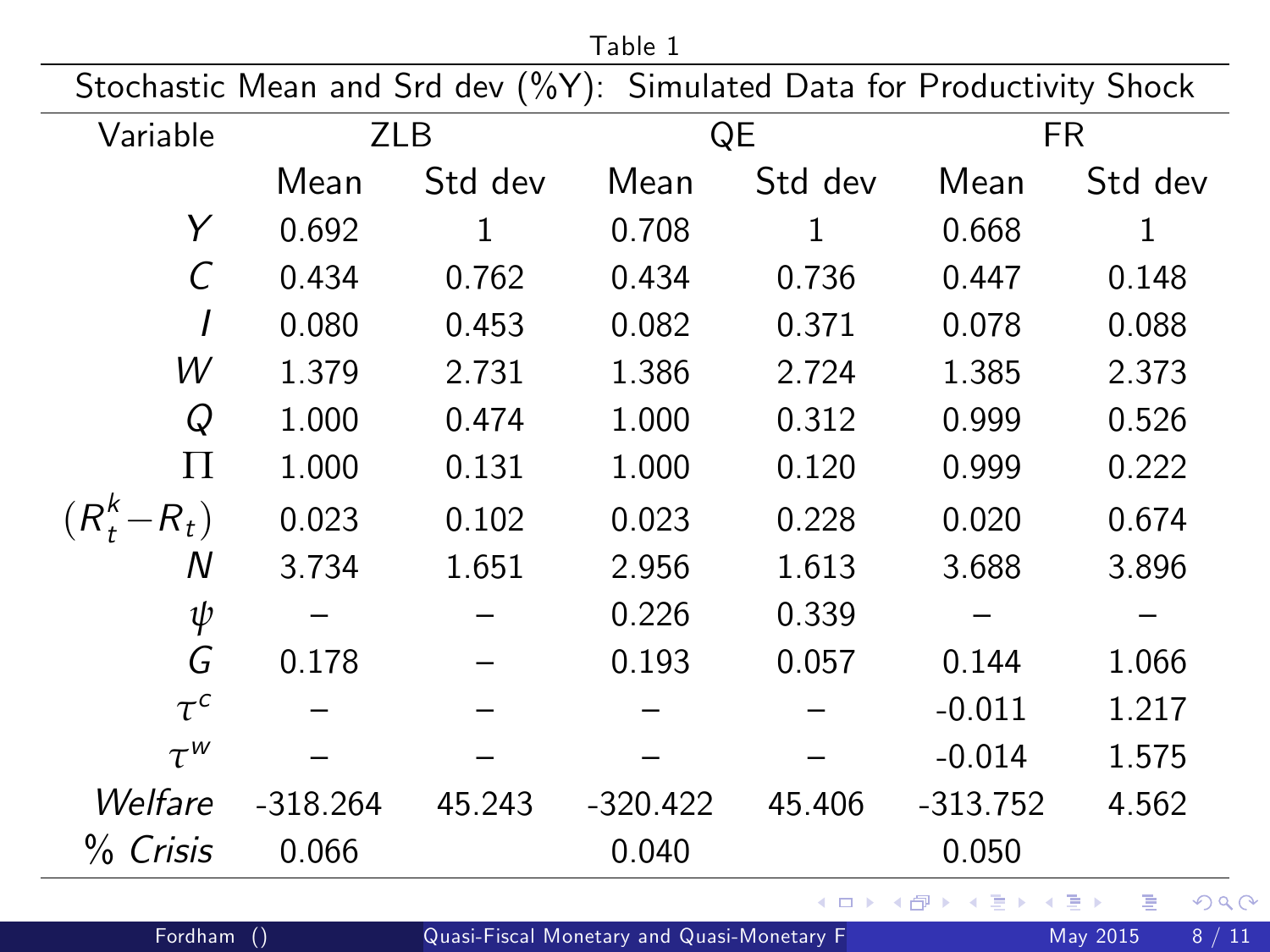## <span id="page-13-0"></span>Table 2

Summary Min-Max Values for Recurring Productivity Shock

|                  |            | <b>ZLB</b> |            | QE         |                                                                    | FR.        |
|------------------|------------|------------|------------|------------|--------------------------------------------------------------------|------------|
| Variable         | Min        | Max        | Min        | Max        | Min                                                                | Max        |
| Y                | 0.612      | 0.768      | 0.626      | 0.781      | 0.577                                                              | 0.780      |
| C                | 0.382      | 0.487      | 0.367      | 0.482      | 0.438                                                              | 0.465      |
|                  | 0.052      | 0.129      | 0.053      | 0.120      | 0.070                                                              | 0.087      |
| $W/P_m$          | 1.187      | 1.604      | 1.145      | 1.609      | 1.145                                                              | 1.610      |
| Q                | 0.962      | 1.038      | 0.971      | 1.027      | 0.925                                                              | 1.026      |
| П                | 0.990      | 1.010      | 0.984      | 1.012      | 0.973                                                              | 1.025      |
| $\ln(R_t^k/R_t)$ | 0.012      | 0.030      | $-0.006$   | 0.042      | $-0.064$                                                           | 0.089      |
| Ν                | 3.591      | 3.886      | 2.856      | 3.170      | 3.357                                                              | 4.144      |
| ψ                |            |            | 0.193      | 0.251      |                                                                    |            |
| G                | 0.178      | 0.178      | 0.188      | 0.197      | 0.034                                                              | 0.261      |
| $\tau^c$         |            |            |            |            | $-0.153$                                                           | 0.104      |
| $\tau^w$         |            |            |            |            | $-0.199$                                                           | 0.135      |
| Welfare          | $-321.886$ | $-314.670$ | $-324.659$ | $-316.919$ | $-314.251$                                                         | $-313.218$ |
|                  |            |            |            |            | $A \cap B \cup A \cap B \cup A \neq A \cup B \cup A \neq A \cup A$ |            |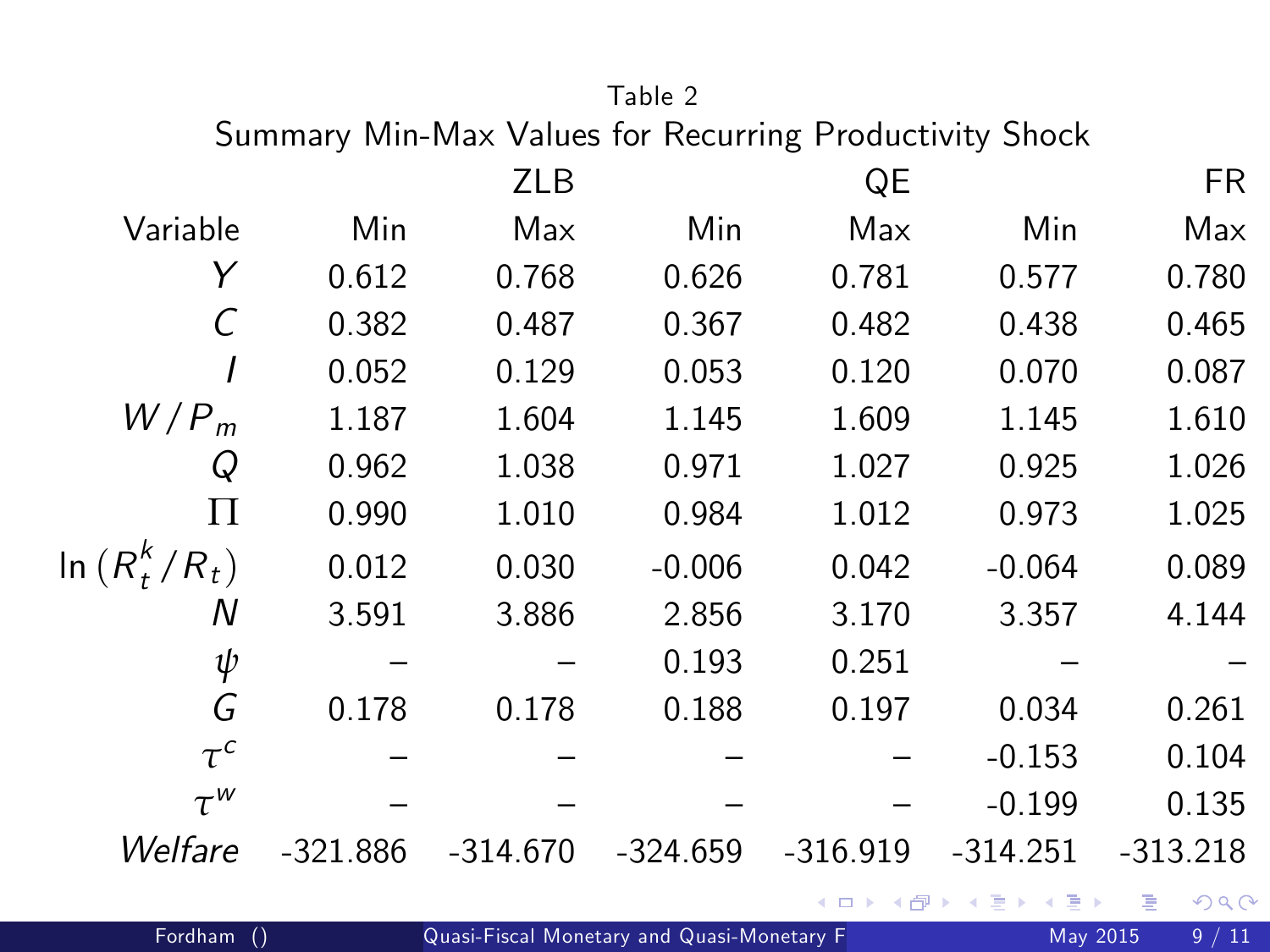



Fordham() **Produce Consumption, Consumption, Productivity Shocks: [G](#page-11-0)[ov](#page-15-0)ernmentary [S](#page-1-0)hocks: Consumption**, Wage, 2015 10 / 11

 $\leftarrow$ 

<span id="page-14-0"></span>Þ